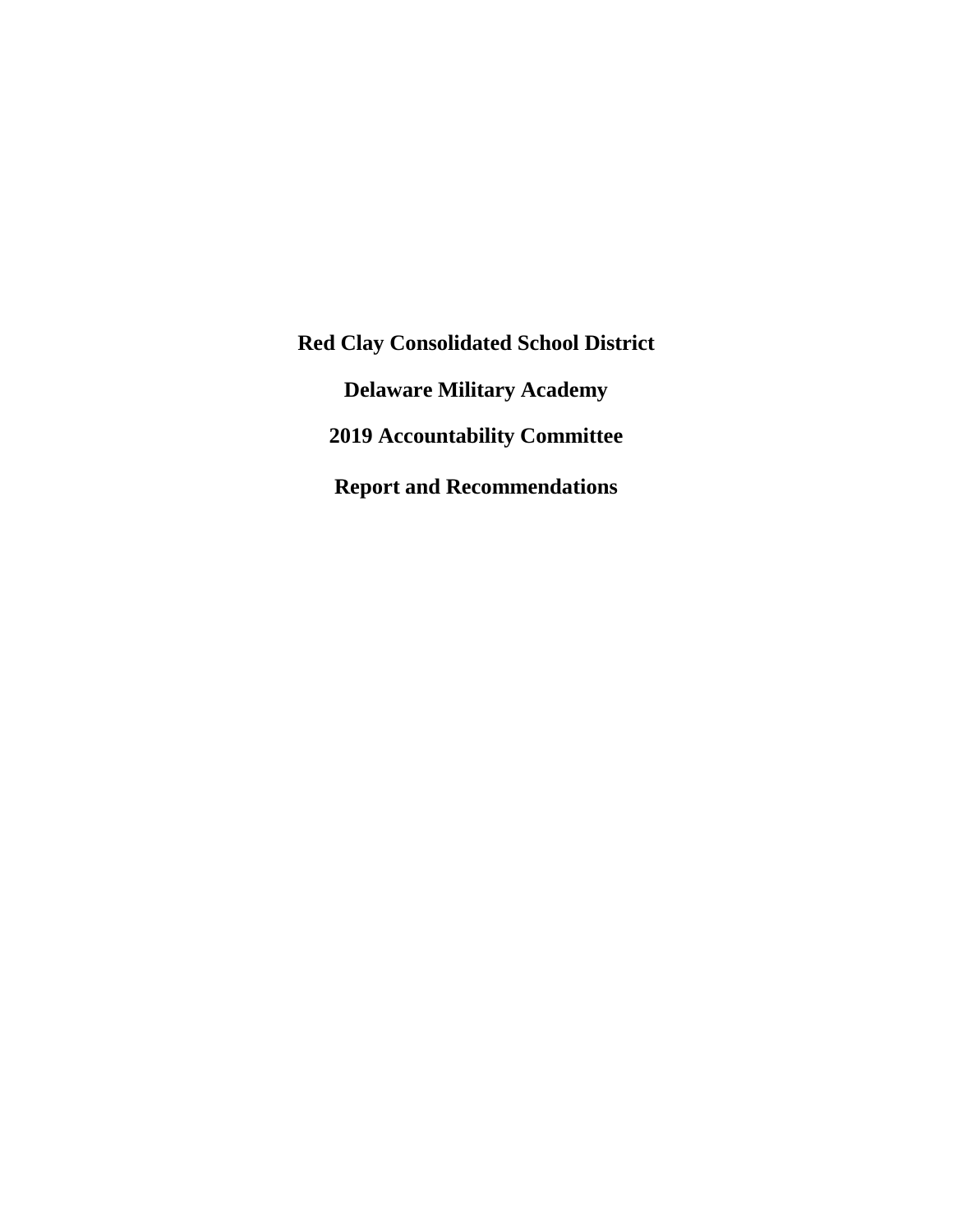## **Criterion 1.**

**The individuals and entities submitting the application are experienced and qualified to start and operate a charter school, and to implement the school's proposed educational program. Certified teachers, parents, and members of the community in which the school is to be located must be involved in the development of the proposed charter school. At the time at which the school commences its instructional program and at all times thereafter, the board of directors must include a teacher at the school and a parent of a student enrolled at the school as members.**

### *Committee Summary:*

*The individuals and entities of DMA are qualified to operate a charter school and implement the educational program. The school's website lists the board of directors, a group that embodies all the necessary requirements of a Charter Board.*

**Delaware Military Academy has met the standards of Criterion 1.**

## **Criterion 2.**

**The chosen form of organization, identified in the articles of incorporation and bylaws, or the membership agreement, conforms to the Delaware General Corporation Law.**

### *Committee Summary:*

*The chosen form of organization, as identified in DMA's Certificate of Incorporation and bylaws, conforms to the Delaware General Corporation Law.*

#### **Delaware Military Academy has met the standards of Criterion 2.**

## **Criterion 3.**

**The mission statement, goals, and educational objectives are consistent with the description of legislative intent set forth in 14 Del.C. §501 and the restrictions on charter school operations set forth in 14 Del.C. §506.**

#### *Committee Summary:*

*Delaware Military Academy (DMA) is a non*‐*profit, 501*‐*c*‐*3, charter school located in Wilmington, Delaware. It is the first successful NJROTC Military Charter School supported by the Navy in the United States. DMA is a military themed high school that uses military values to teach ethics, personal and civic responsibility and leadership. This strong value system promotes and develops integrity, citizenship, service, fitness, patriotism, leadership, teamwork, and self*‐ *esteem. The program offers Delaware high school students, in grades 9 through 12, a tuition free, four*‐*year, college preparatory curriculum. The United States Navy has consistently rated DMA's Corp of Cadets as a 'Distinguished Unit with Academic Honors' which entitles the*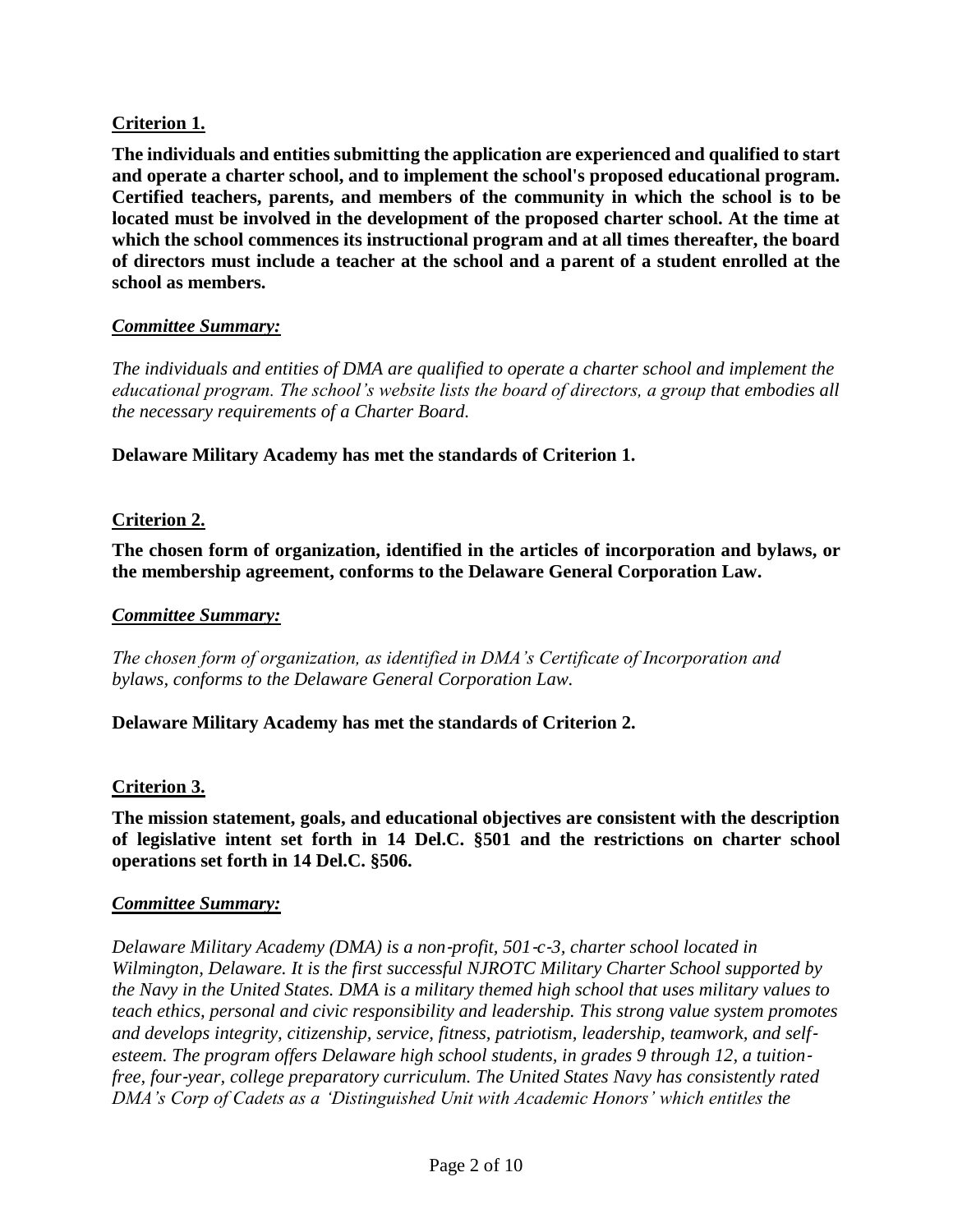*Academy to nine nominations to service academies (3 each to the Naval Academy, West Point and the Coast Guard Academy) each year for qualified applicants.*

*The Academy introduced the Navy Junior Reserve Officers Training Corps (NJROTC) program into the Red Clay Consolidated School District. NJROTC programs have been part of America's high school curriculum since 1916, and have consistently received national acclaim for their innovative approach to public education. DMA strives to impact future generations by providing an exceptional educational program with an emphasis in science and mathematics. There are no requirements for cadets to commit to the armed services upon graduation. Currently, 86% of the graduates pursue a two or four year post*‐*secondary program of study. Additionally, approximately 10% choose to serve in one of the branches of armed service. For these graduates, successful completion of a JROTC program affords them the opportunity to graduate from boot camp at a higher pay level and rank than their fellow graduates.* 

*The Delaware Military Academy contravenes the traditional concept of a high school or junior college level "military academy" as a rigorous, live*‐*in, full immersion educational facility that serves both students motivated for future military service and those who need a military setting to correct behavioral deficiencies. To the contrary, this academy caters to the motivated student who has the potential to attend a national service academy and wants a challenging educational program. Cadets attend this military*‐*themed high school and benefit from instruction from both civilian teachers, certified in their core content area, and from retired military personnel certified for Naval Science instruction.*

**Delaware Military Academy has met the standards of Criterion 3.**

# **Criterion 4.**

**The school has set goals for student performance and will utilize satisfactory indicators to determine whether its students meet or exceed such goals and the academic standards set by the state. The indicators shall include the assessments required for all students in other public schools, although the charter school may adopt additional performance standards or assessment requirements, and shall include timelines for the achievement of student performance goals and the assessment of such performance.**

# *Committee Summary:*

*Delaware Military Academy State Report Card/ Delaware Student Success Framework (DSSF), new in 2018, was reviewed from the past 2 years.* 

*2019 and 2018 DSSF results show DMA earned the highest status "Exceeds Expectations" overall and in each category: Academic Achievement, School Quality/Student Success, and Graduation Rate.* 

• Academic Achievement is based on SAT scores. DMA's SAT performance exceeds that of *the state and nation, among schools administering School Day SAT.*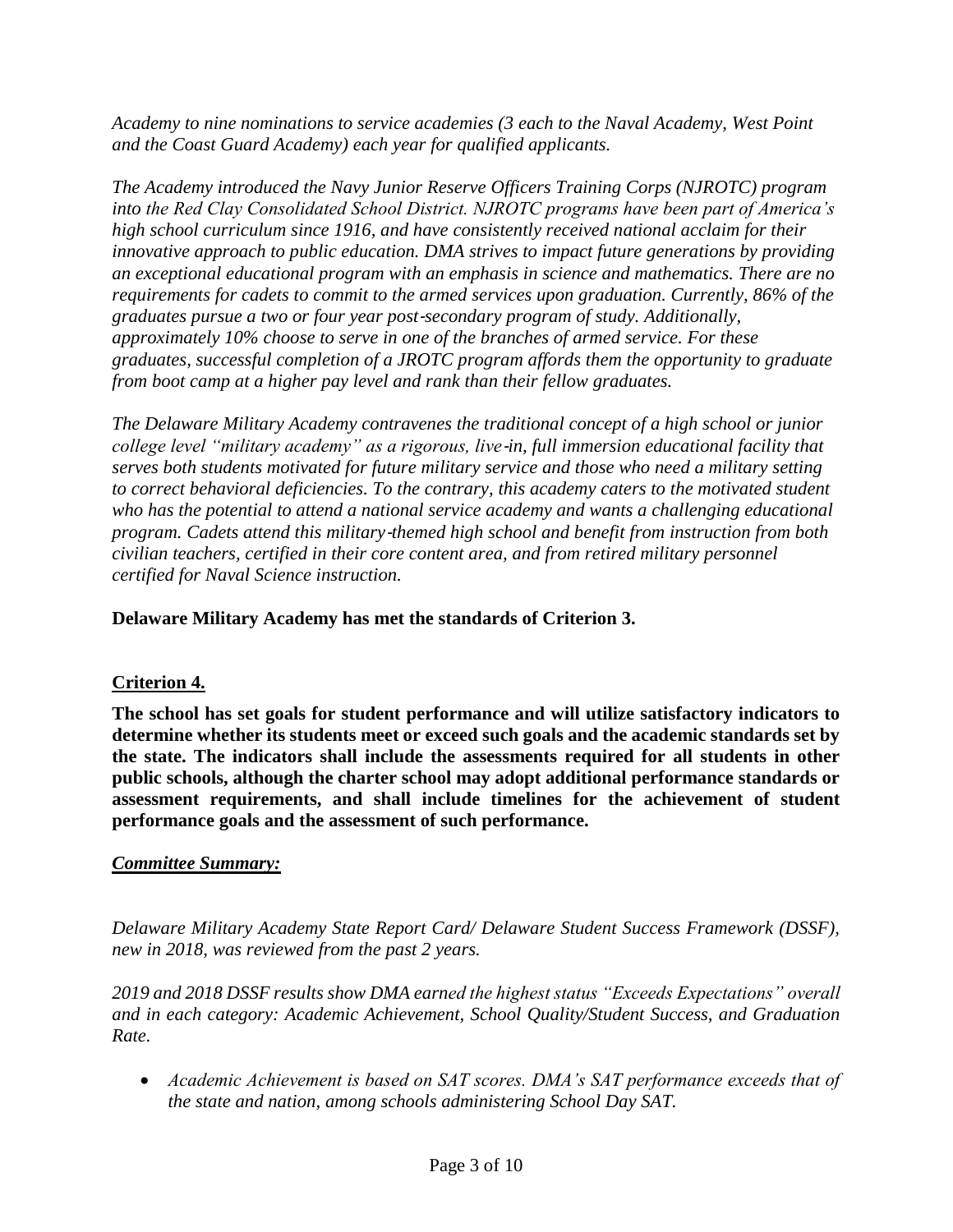- *School Quality/ Student Success is based on attendance, percentage of 9th graders on track to graduation according to credits earned in content areas, and percentage of students college or career ready.*
- *In 2019, DMA's graduation rate was over 99%, up from 98% in 2018.*

*DSSF performance was not calculated for any sub-groups in academic achievement (grade 11) except for "white" based on student counts below 15. However, the following subgroups had enough students in one or more area of the School Quality/Student Success category and all earned "Exceeds Expectations": African-American or Black, Hispanic or Latino, Students with Disabilities, Low Income. DMA does not have enough English Learners to qualify for English attainment category of performance.*

*DMA also provided PSAT results for grades 9 and 10 following a cohort of students based on graduation year. Results show based on averages the school met their goal of growing PSAT and SAT scores 20 points in each subject for class of 2020 and is on track for the class of 2021 which will test in SAT in the upcoming school year. The goal was not met for the class of 2019 so it is a realistic and meaningful goal.*

*DMA's dropout rate is low, at 0.2%.* 

*DMA noted that AP exam scores and participation were down because more students were taking newly offered dual enrollment courses. Since they are exceeding expectations in DSSF for college or career preparedness which uses both metrics of AP exam scores and grade of B or higher in dual enrollment, the committee is not concerned about the change in AP scores.* 

*Also notable is DMA's recognition as an Exemplary High Performing National Blue Ribbon School for 2019.* 

## **Delaware Military Academy has met the standards of Criterion 4.**

## **Criterion 5.**

**The school proposes a satisfactory plan for evaluating student performance and procedures for taking corrective action in the event that student performance at the charter school falls below such standards which are reasonably likely to succeed.**

## *Committee Summary:*

*Through the Middle States Accreditation process, Delaware Military Academy has established the following objective and performance targets to ensure that students demonstrate growth:*

 *By the year 2020, cadets at the Delaware Military Academy will demonstrate improved academic performance, as measured by:*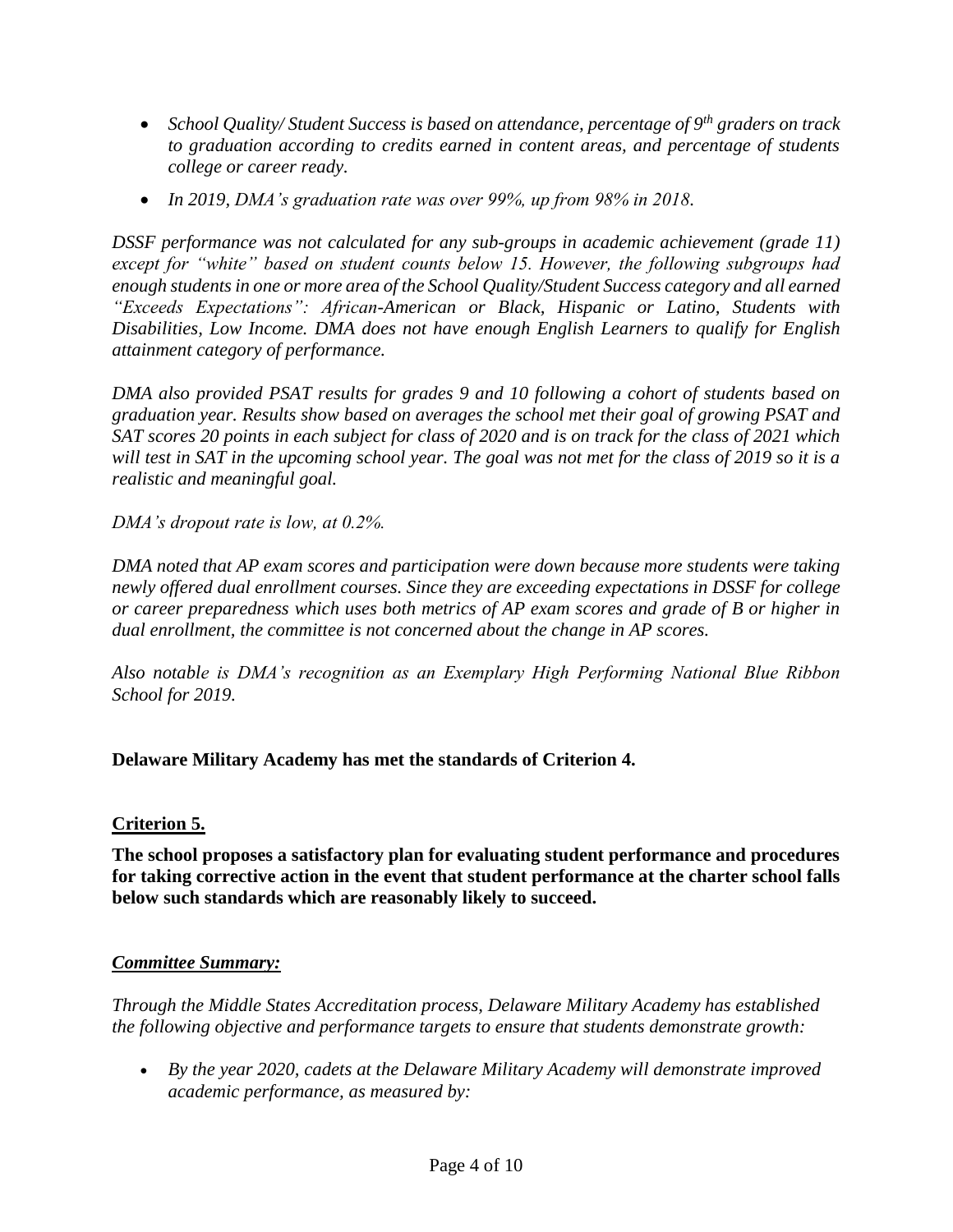o *Each cohort will show 20-point average increase every year in both math and ELA portions of the College Board test. This will result in an average 80-point overall increase between PSAT 8/9 in 9th grade and the SAT in 11th grade.*

*This data is tracked by student cohort providing school leaders insight into student performance and the opportunity to take corrective action should the data indicate a need. Below is the data for the class of 2020 cohort, which illustrates student growth in math and ELA:*

| Test Name/Grade        | <b>Total Score</b> | ERW | Math |
|------------------------|--------------------|-----|------|
| PSAT 8/9 (Fall 2016)   | 890                | 451 | 439  |
| PSAT 10 (Spring 2018)  | 967                | 494 | 473  |
| $SAT/11$ (Spring 2019) | 1019               | 518 | 501  |

*School leaders use this data, along with state accountability to prioritize areas in need of support at Delaware Military Academy. As a result of lower performance on both SBAC and PSAT/SAT in the area of math, school leaders have identified the following as an academic focus for their five year plan:*

*"Improve cadet outcomes in mathematics"*

**Delaware Military Academy has met the standards of Criterion 5.**

# **Criterion 6.**

**The school's educational program, including curriculum and instructional strategies, has the potential to improve student performance; and must be aligned to meet the Delaware Content Standards and state program requirements, and in the case of a charter high school, state graduation requirements. High school programs must provide driver education. The educational program at all charter schools must include the provision by the school of extra instructional time for at-risk students, summer school, and other services required to be provided by school districts pursuant to the provisions of 14 Del.C. §153. A previously approved charter school may continue to operate in compliance with the terms of its current approval, but its charter shall not be renewed unless the school shall submit an application for renewal in full compliance with the requirements of this subsection.**

# *Committee Summary:*

*The Delaware Military Academy has a well rounded educational program which requires students to earn a minimum of 28 credits to graduate. Requirements include the following:*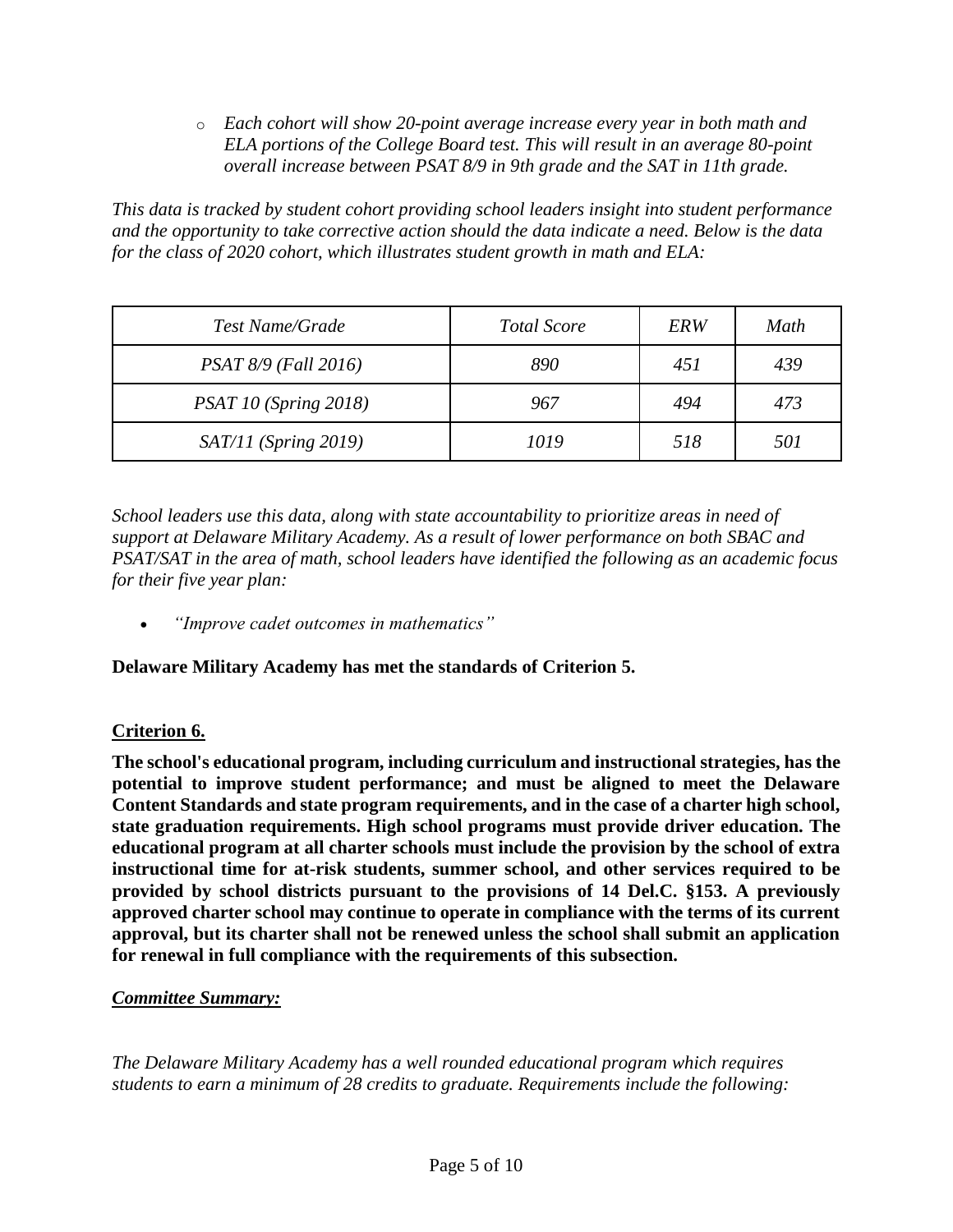- *Completion of 4 credits in English, Mathematics, Science, and Social Studies/Social Sciences*
- *Completion of 3 credits in World Language*
- *Completion of a 3 credit CTE Pathway*
- *Completion of a minimum of 3 credits in Naval Science*
- *Completion of a minimum of 3.5 in elective credits*
	- o *1 credit must be in Gym/Fitness*
	- o *1/2 credit must be in Health*

*Additionally, Delaware Military Academy offers 17 honors level courses, 5 AP level courses, and 6 dual enrollment level courses to provide options for students seeking rigorous coursework. The course catalog is evaluated annually to ensure that course offerings meet the needs of the cadets.* 

*DMA provides Response to Intervention (RTI) supports for students who are demonstrating academic or social/emotional needs. RTI supports include tutoring, mentoring, study skills support, guidance check-in program and counseling as well as specific reading and mathematics interventions. DMA utilizes online learning programs to support credit recovery and other supplemental learning opportunities.*

# **Delaware Military Academy has met the standards of Criterion 6.**

# **Criterion 7.**

**The school's educational program sets forth appropriate strategies to be employed to accommodate the needs of at-risk students and those needing special education services.**

# *Committee Summary:*

*DMA employs a full-time Dean of Instruction/Special Education Coordinator to facilitate IEP and 504 Plan meetings and work with staff to ensure student IEPs and 504s are implemented with fidelity. The committee reviewed the DOE Annual Determination for Special Education (IDEA) made public in April 2019, and DMA received a rating of "Meets Requirements."*

*DMA reported that students with disabilities and English learners receive services within the general education setting in small, mixed ability groups. As required under DE Admin Code 923.11.9, DMA has established a Problem Solving Team to address students' academic and social/emotional needs after referral from teachers, parents, counselors or school administration. The team meets every other week to recommend specific strategies to address concerns and monitor student progress. DMA contracts with outside agencies to complete evaluations to consider special education eligibility as needed.* 

*Out of 579 total students, DMA has twelve students with IEPs (2.1%) and fifty-five students with 504 Plans (9.5%) currently enrolled. In the 2015 accountability review, DMA enrolled 22 students with IEPs and 47 students with 504 Plans. Overall, the number of students with IEPs has decreased and the number of students with 504 Plans has increased slightly.*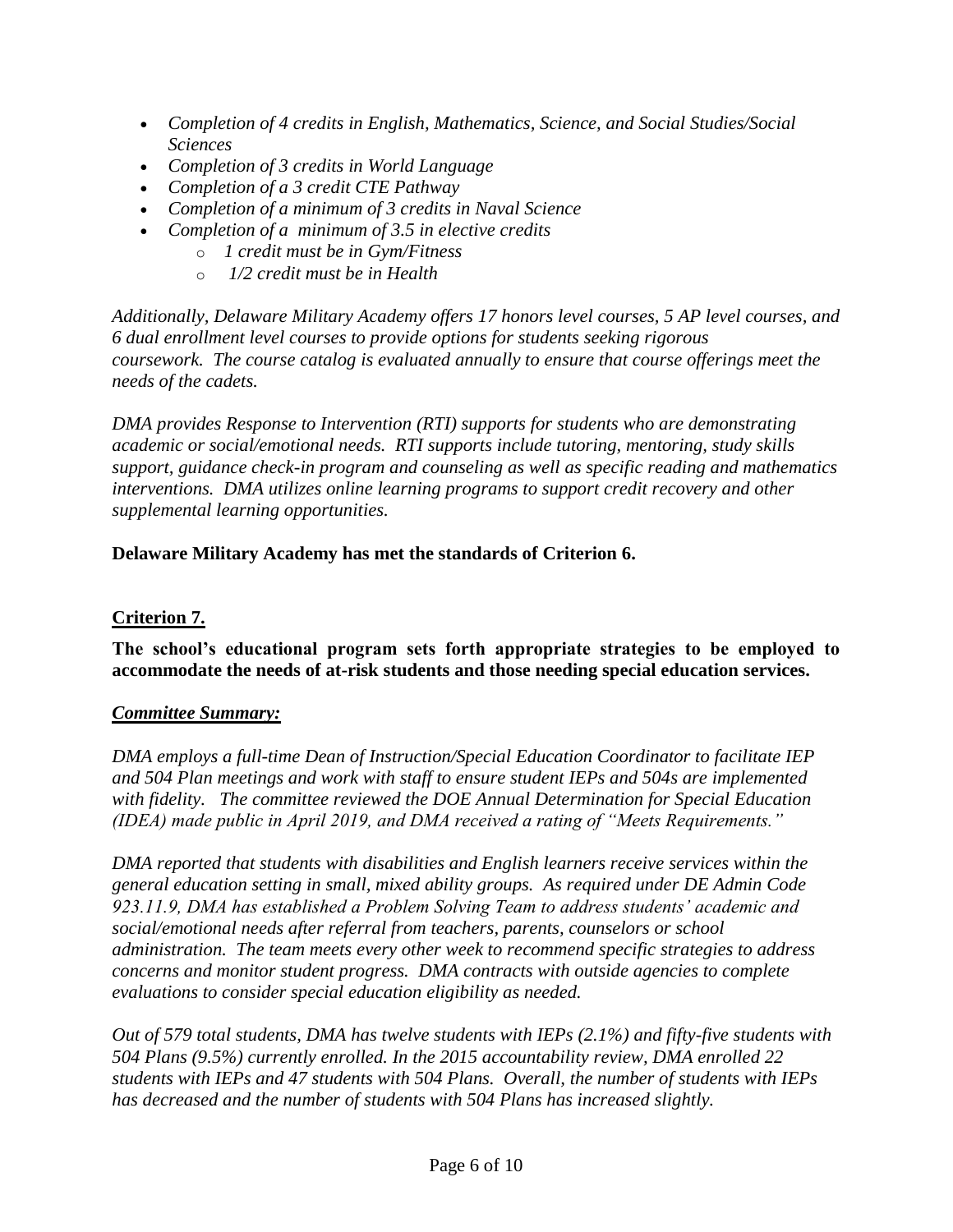**Delaware Military Academy has met the standards of Criterion 7.**

## **Criterion 8**

**The plan for the school is economically viable, based on a review of the school's proposed budget of projected revenues and expenditures for the first three years, the plan for starting the school, and the major contracts planned for equipment and services, leases, improvements, purchases of real property, and insurance.** 

## *Committee Summary:*

*The Committee reviewed audited financial statements, monthly financial reports and current and prior year operating and capital budgets. DMA maintains a sufficient operating fund balance of approximately \$2.5 million as of the close of the last audited fiscal year (June 30, 2019). DMA's budgeted operating expenditures, including debt service, match available revenues. Salary expenditures, the largest expenditure item in the budget, maintain a consistent percentage in the overall budget. DMA has outstanding bonds of \$18,431,513, primarily for the initial purchase of the school facility. The most recent capital project of the athletic stadium resulted from two significant private donations.* 

**Delaware Military Academy has met the standards of Criterion 8.**

# **Criterion 9**

**The school's financial and administrative operations meet or exceed the same standards, procedures and requirements as a school district. If a charter school proposes to operate outside the state's pension and/or benefits system, a specific memorandum of understanding shall be developed and executed by the charter school, the approving authority, the Director of the Office of Management and Budget, the Controller General and the secretary of Finance to assure that the state's fiduciary duties and interests in the proper use of the appropriated funds and as a benefits and pension trustee are fulfilled and protected, the state's financial reporting requirements are satisfied, and the interests of charter school employees are protected. All charter schools shall operate within the Delaware Financial Management System (DFMS) and be subject to all of the same policies and procedures which govern other agencies operating with such system, except that any charter school previously approved to operate outside of the DFMS may continue to so operate subject to the terms of its memorandum of understanding until such time as the school's charter is renewed pursuant to this chapter.** 

## *Committee Summary:*

*DMA operates within the State's financial system and employees are members of the state pension and benefits plans. The Committee reviewed the last three years of the DMA's annual audited*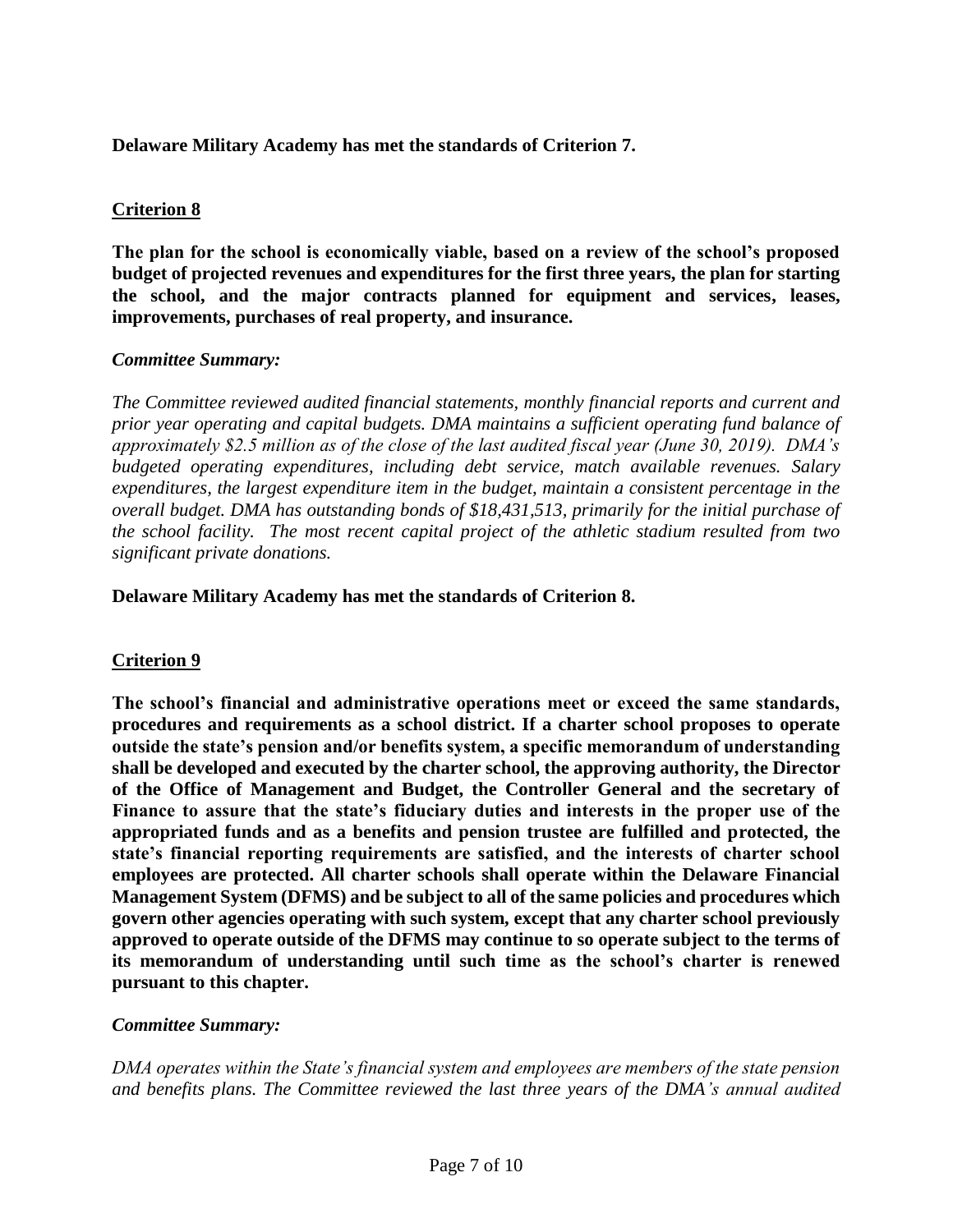*financial statements (FY 2016, 2017 and 2018) as well as current financial documentation. The auditors concluded "no material reportable conditions" in their review and preparation of DMA's Basic Financial Statements. DMA remains fully compliant with posting audits, annual budgets and monthly reports of the Citizens Budget Oversight Committee.* 

### **Delaware Military Academy has met the standards of Criterion 9.**

### **Criterion 10**

**The assessment of the school's potential legal liability and the types and limits of insurance coverage the school plans to obtain are adequate.** 

#### *Committee Summary:*

*The Committee reviewed the insurance policy of DMA and determined it has adequate types and limits of coverage.* 

**Delaware Military Academy has met the standards of Criterion 10.**

### **Criterion 11.**

**The procedures the school plans to follow to discipline students and ensure its students' adherence to school attendance requirements comply with state and federal law.**

#### *Committee Summary:*

*The review of Delaware Military's student handbook revealed that guidelines, procedures and policies comply with Red Clay Consolidated School District and Delaware Department of Education. The discipline procedures that are in place support a safe environment for students, staff, parents, and community members.* 

#### **Delaware Military Academy has met the standards of Criterion 11.**

#### **Criterion 12.**

**The procedures the school plans to follow to assure the health and safety of the students, employees, and guests of the school while they are on school property are adequate and that the charter school will comply with the applicable provisions of local, state, and federal law, including the provisions of 11 Del.C. Ch. 85.**

#### *Committee Summary:*

*Delaware Military Academy complied with the Emergency Response Information Portal for school year 2018-2019, which is required by the Omnibus School Safety Act. DMA is currently conducting drills required to be compliant for the 2019-2020 school year. The school also has an updated school safety team and school medical team. The schools safety plan follows*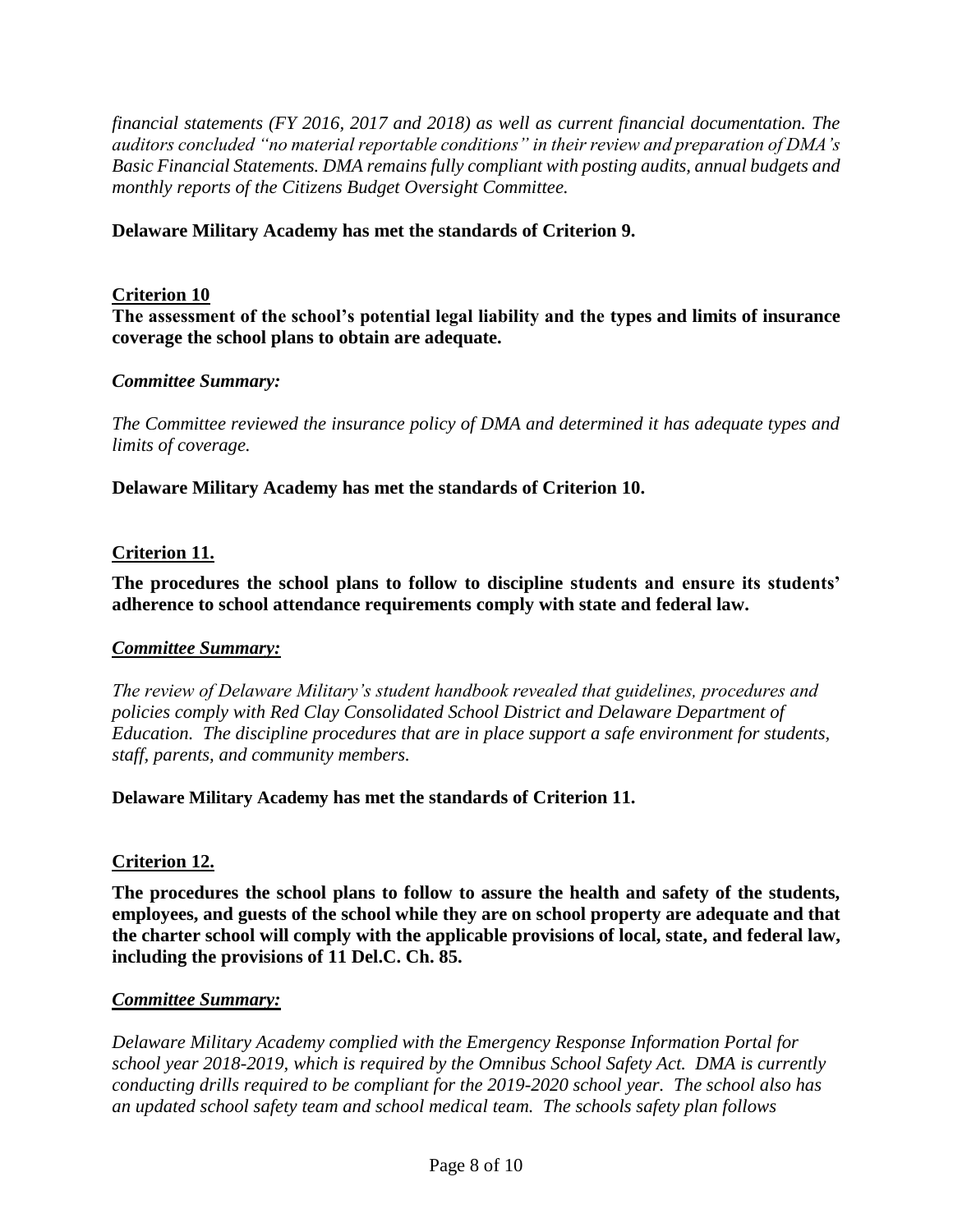*guidelines set forth by Delaware Emergency Management Agency, Department of Safety and Homeland Security.*

### **Delaware Military Academy has met the standards of Criterion 12.**

### **Criterion 13.**

**The school shall have a satisfactory plan for timely transferring student data and records to the Department of Education.**

#### *Committee Summary:*

*DMA has no outstanding complaints from the Department of Education regarding record keeping.*

*The Committee reviewed several documents outlining DMA's procedures regarding record keeping. Delaware Military Academy is professional in their handling of Red Clay and Delaware Department of Education paperwork requests. The distribution of responsibilities at the school works well in completing assigned tasks.*

#### **Delaware Military Academy has met the standards of Criterion 13.**

#### **Criterion 14.**

**The school's board of directors shall annually certify to the Delaware Department of Education, on a form to be provided by the Delaware Department of Education, that prior to the payment of any fees or other sums to any management company employed by the board, the board will insure that sufficient revenues of the school are devoted to adequately support the school's proposed educational program. Such form of certification may require documentation of all actual or proposed expenditures by the school. Failure to provide sufficient funds to adequately support the school's proposed education program shall be grounds for revocation of the school's charter.**

**This criterion is not applicable since no management company is involved.**

#### **Criterion 15**

**The school shall have a satisfactory plan to ensure the effectiveness of its board of trustees, including governance trainings conducted for any new board members and at a minimum of once every three years.**

#### *Committee Summary:*

*Delaware Military Academy administration proved that all veteran Board Members complied with governance trainings. Training is scheduled for three new Board Members.*